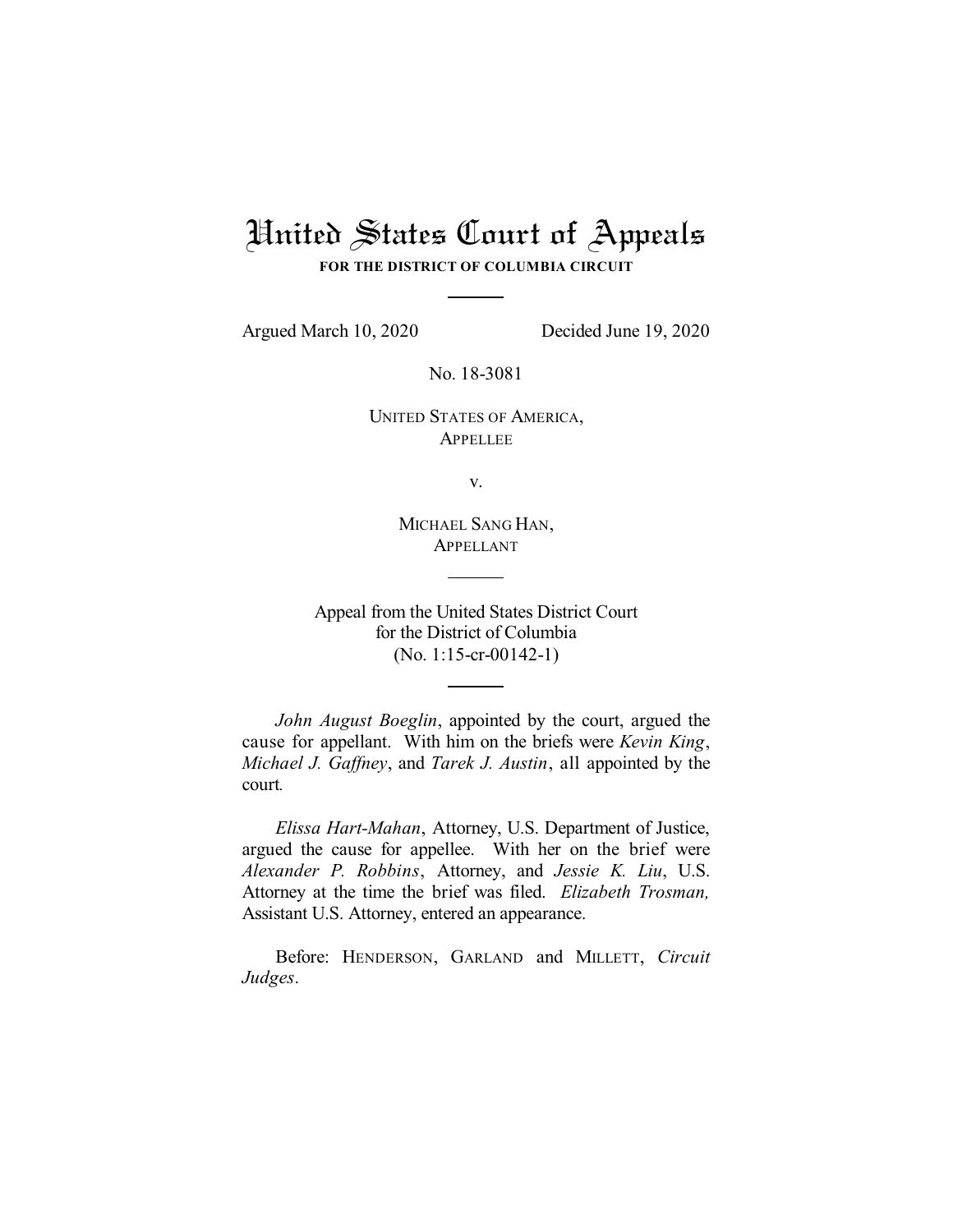### Opinion for the Court filed by *Circuit Judge* GARLAND.

GARLAND, *Circuit Judge*: After a seven-day jury trial, defendant Michael Han was convicted of tax evasion in connection with his 2010 and 2011 individual tax returns. As chief executive of a recycling technology company, Han solicited millions of dollars from investors Frank Carlucci and James Russell. In the tax years charged, Han spent much of that company money on personal expenses. He also used it to pay down debt he owed the company for spending yet more company money on himself between 2004 and 2009. Han failed to report as income the corporate funds he converted to his personal benefit.

On appeal, Han challenges several rulings by the district court and the conduct of both the prosecution and his own counsel. We reject each challenge and affirm the judgment of the district court.

I

Han was the founder and chief executive of Envion, Inc., a recycling technology company that never sold any recycling technology and never earned any revenue. From 2004 to 2009, Han spent millions in investor funds on personal expenses, including Porsche sports cars. *See* Appendix (A.) 487-503. Neither Han nor Envion filed tax returns for any of those years until 2010, when prompted by an IRS notice about the delinquency. As Han turned to preparing his and the company's returns, he learned from his accountants that his personal expenditures made with corporate funds could potentially be treated either as "taxable compensation" or as "a loan [from Envion] to the shareholder[, Han]." Supplemental Appendix (S.A.) 130 (accountant testimony). If treated as a loan, the money would not be taxed, but Han would have to repay it in the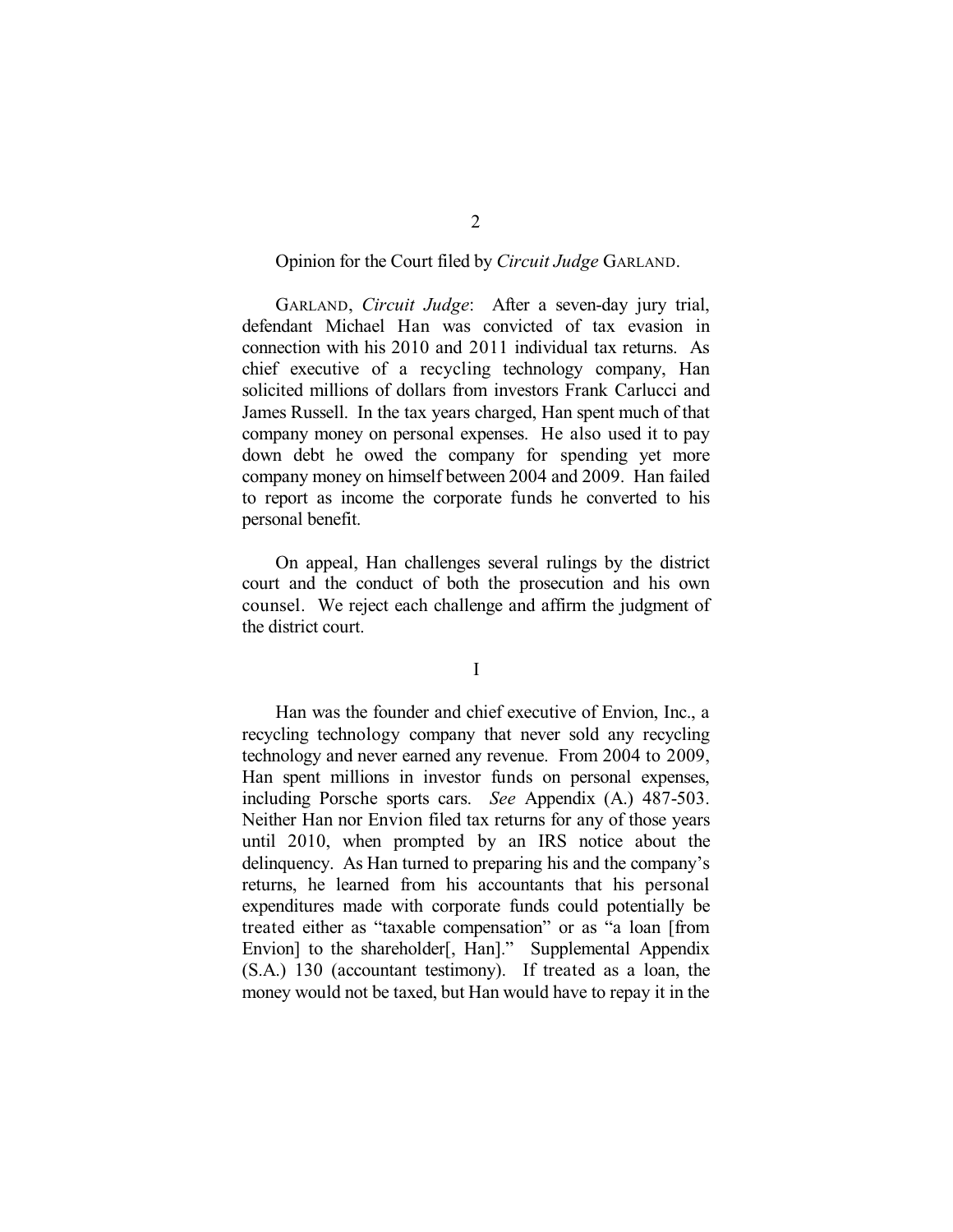future. *Id*. He opted to treat the personal expenditures as shareholder loans.

At roughly the same time, Han solicited a further \$22 million from two of his existing investors, Frank Carlucci and James Russell. Although Carlucci and Russell thought they were providing the funds to Envion, *see* S.A. 73, 114-15, Han instead had them wired to his personal accounts, *see* S.A. 159, 165. He then used those funds to pay down his shareholder loan balance and make further personal expenditures, including the purchase of a Ferrari and renovations on his Palm Beach home. *See* S.A. 175, 198. In light of Han's failure to report his conversion of corporate funds as income, the IRS ultimately concluded that Han had avoided paying \$1,133,784 in taxes in 2010 and \$3,822,243 in 2011.

Han was tried for tax evasion in connection with his 2010 and 2011 personal tax returns. Although Han did not himself testify, the heart of his defense was the claim that he had a good-faith belief that the funds from Carlucci and Russell were personal loans, which would not have been taxable. The jury convicted Han on two counts of tax evasion, and the district court sentenced him to 48 months' imprisonment.

On appeal, Han mounts four challenges to his convictions. He argues that: (1) the district court admitted evidence that was irrelevant and improperly showed prior "bad acts"; (2) the government improperly appealed to "class prejudice" throughout the trial; (3) the district court erred in declining to give Han's preferred theory-of-the-defense instruction; and (4) his trial counsel was ineffective. We address those challenges below.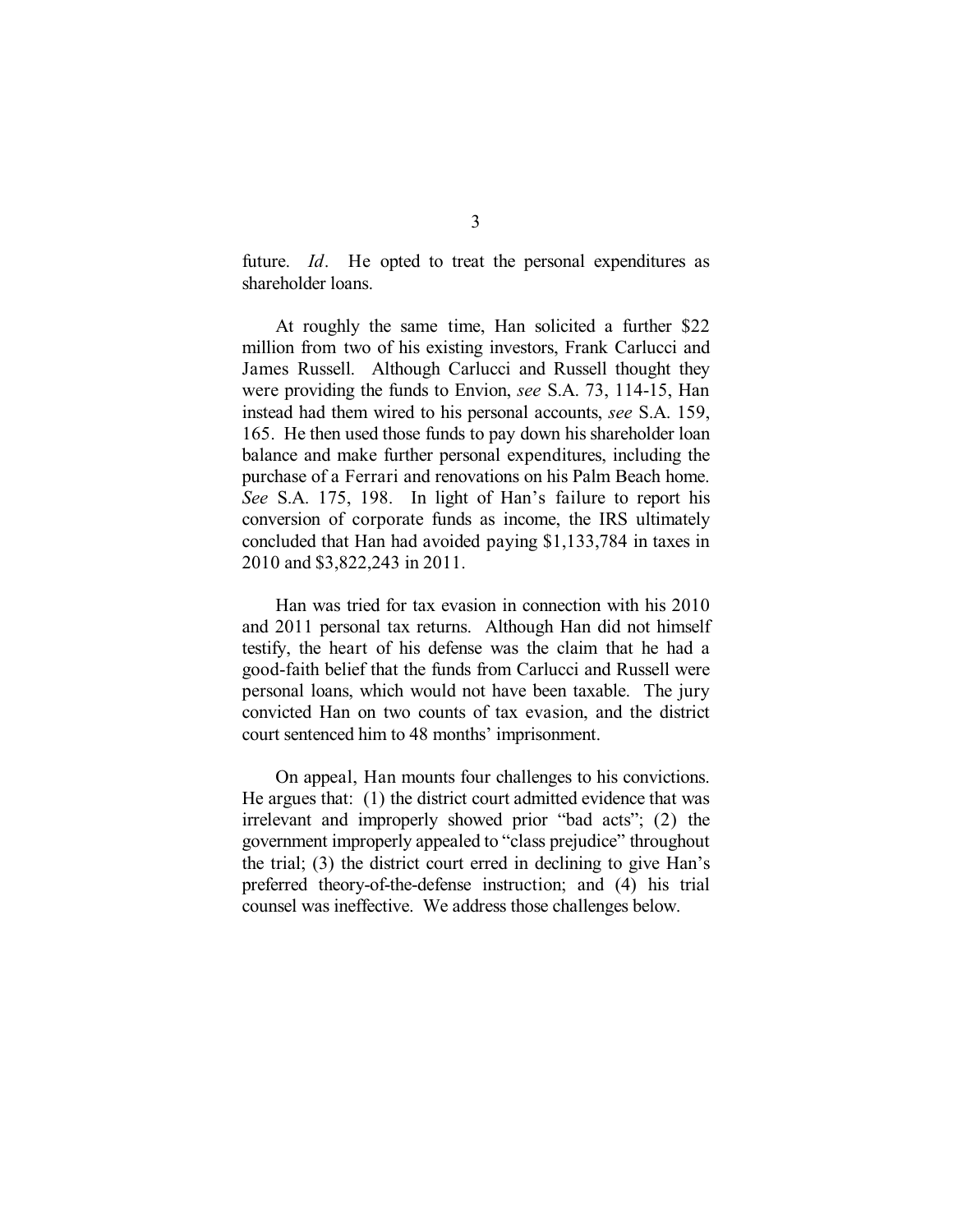Han's principal contention is that the court wrongly permitted the government to introduce evidence that was not relevant to the 2010 and 2011 tax evasion charges, in violation of Federal Rule of Evidence 402. *See* FED. R. EVID. 402 ("Irrelevant evidence is not admissible."). Han further maintains that the evidence was instead introduced to show prior bad conduct, in order to prove his bad character and a propensity to act in accordance with that character, in violation of Rule 404(b). *See* FED. R. EVID. 404(b)(1) ("Evidence of a crime, wrong, or other act is not admissible to prove a person's character in order to show that on a particular occasion the person acted in accordance with the character."). "We review a district court's evidentiary rulings for abuse of discretion," *United States v. Alexander*, 331 F.3d 116, 121 (D.C.Cir. 2003), and we find none.

1. We start with the evidence of Han's expenditures from 2004 to 2009 and with his personal tax returns for those years. Han maintains that there was no reason to introduce evidence of any of that past conduct. To show tax evasion in 2010 and 2011, he says, it would have sufficed to show that he converted corporate funds to personal use in 2010 and 2011. To the extent that Han used corporate funds to pay down his debt to Envion for *earlier* personal spending, he argues, the government did not need to demonstrate how that debt arose. As he says, it would have been unlawful for him to fail to report the repayments regardless of whether he had previously used Envion's money on charitable donations or on flashy cars.

This argument is true enough -- as far as the government's obligation to show the existence of a tax deficiency goes. But it ignores the issue of Han's intent. In a tax-evasion case, the government's burden on that issue is steep. The prosecution

4

II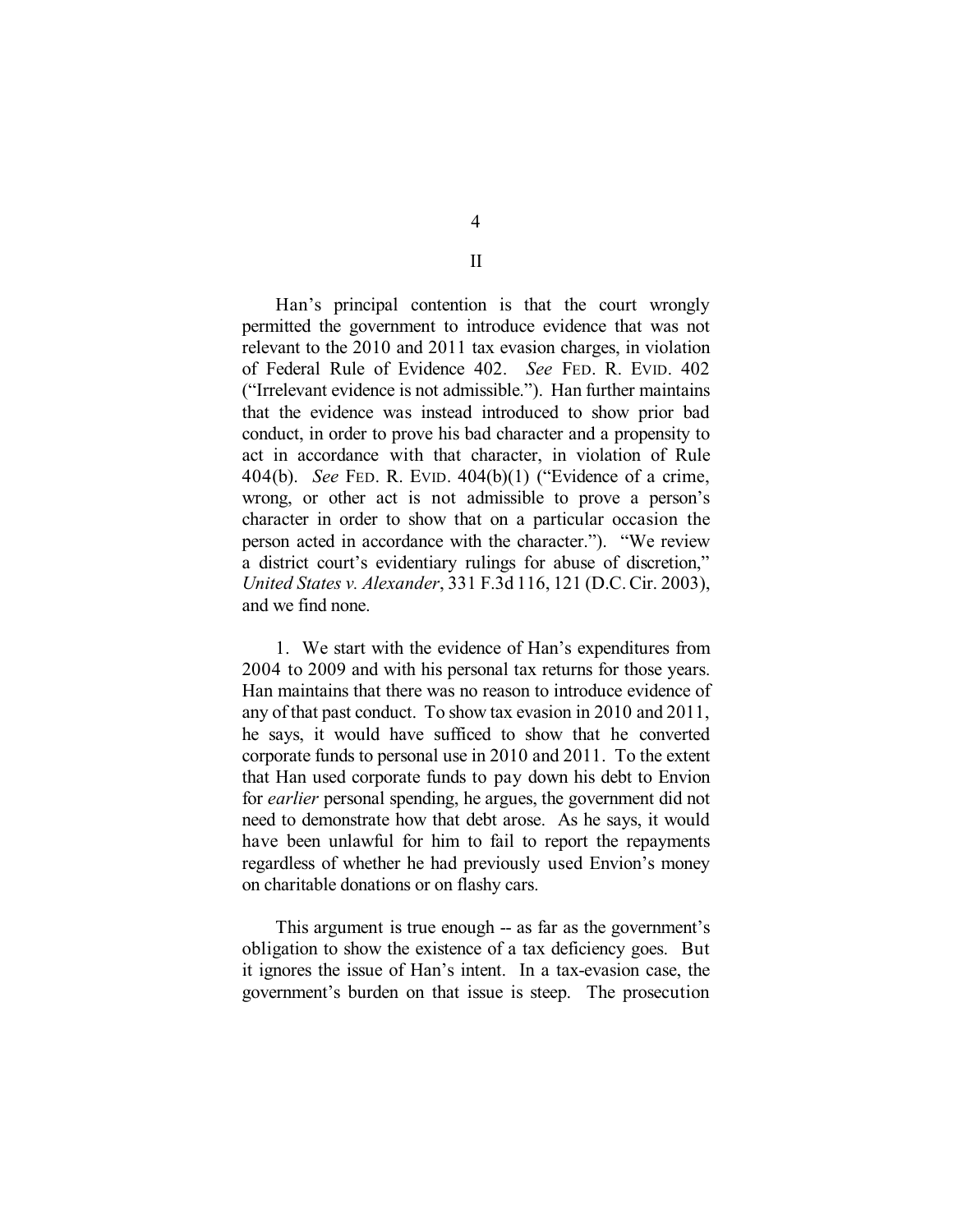was required to demonstrate beyond a reasonable doubt that Han acted *willfully* -- "that the law imposed a duty on the defendant, that the defendant knew of this duty, and that he voluntarily and intentionally violated that duty." *Cheek v. United States*, 498 U.S. 192, 201 (1991); *see United States v. Khanu*, 662 F.3d 1226, 1229 (D.C. Cir. 2011).

The evidence in controversy was central to that issue. Although Han makes much of the fact that the other returns introduced were for "earlier" tax years, he did not file them until 2010 and 2011 -- roughly contemporaneously with the conduct charged. *Compare, e.g.*, A. 436 (Han's 2006 tax return, filed June 2, 2011), *with* A. 368 (Han's 2010 return, filed November 14, 2011). And it was in the process of characterizing his 2004- 2009 expenditures for those other returns, the government argued, that Han learned he could not defensibly characterize splurges on flashy cars (and other items) as business expenditures: It gave him "sort of a tutorial, [an] education session." S.A. 230 (government's closing argument). Han learned that he would have to find a different characterization if he wanted to avoid paying taxes on that and similar spending going forward. In other words, he developed "knowledge of [his] tax obligations" and began willfully planning to defy them. S.A. 231 (government's closing argument).

Accordingly, the 2004-09 evidence was both relevant to the 2010-11 charges under Rule 402 and admissible under Rule 404(b). *See* FED. R. EVID. 404(b)(2) (providing that evidence of prior crimes, wrongs, or other acts "may be admissible for another purpose, such as proving . . . intent, . . . plan, [and] knowledge"). As we have explained, "[i]ntent and knowledge are . . . well-established non-propensity purposes for admitting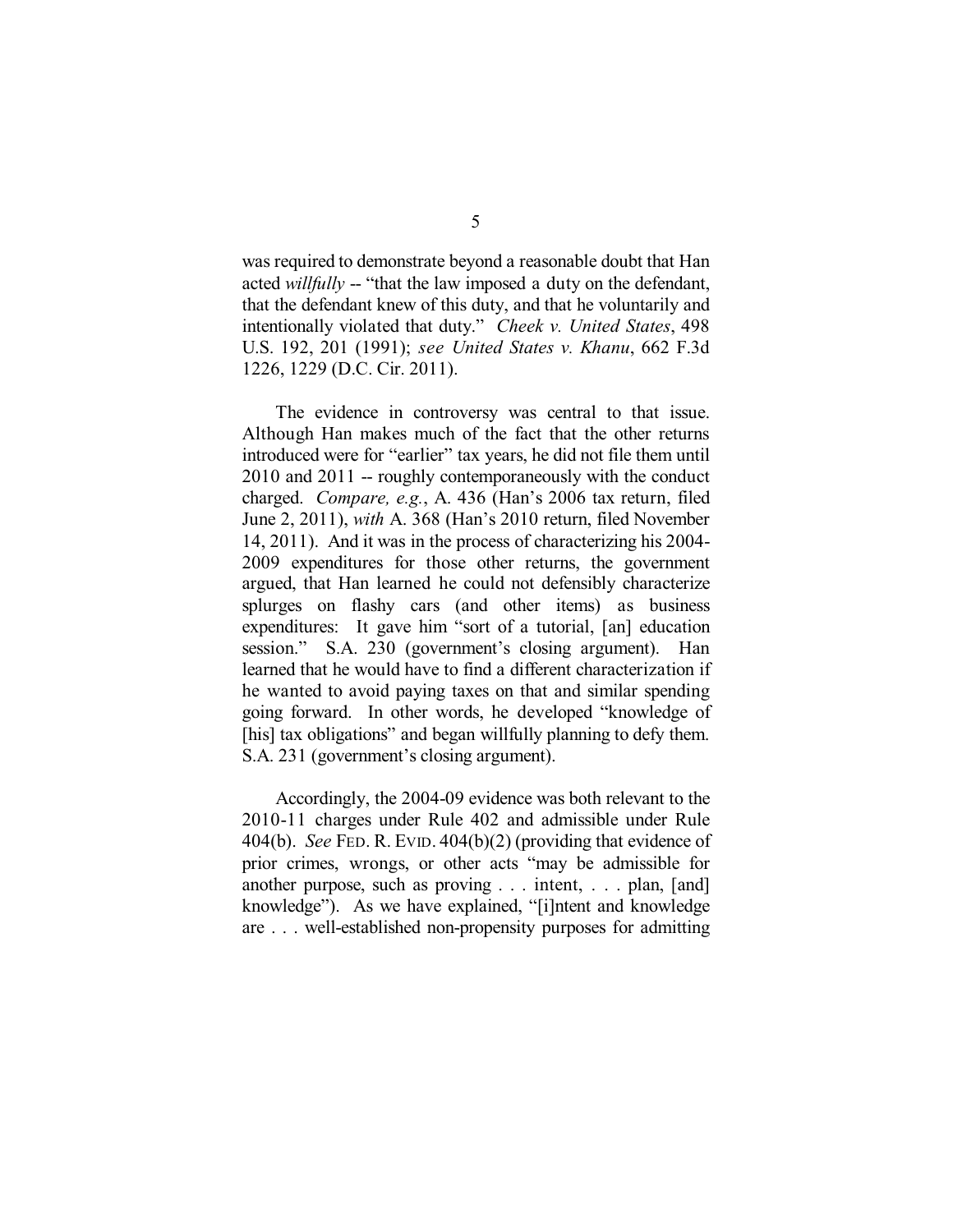evidence of prior crimes or acts." *United States v. Bowie*, 232 F.3d 923, 930 (D.C. Cir. 2000).<sup>1</sup>

Han further insists that, even if the 2004-09 evidence were relevant and admissible, its probative value was "substantially outweighed by the danger of . . . unfair prejudice." FED. R. EVID. 403. Again, we may overturn a district court's conclusion on that ground only if we find an abuse of discretion. *United States v. Gartmon*, 146 F.3d 1015, 1020 (D.C. Cir. 1998). We find nothing even close. To the contrary, the district court "took the appropriate steps to minimize the danger that the jury would use the 404(b) evidence for an improper purpose," *United States v. Pettiford*, 517 F.3d 584, 590 (D.C. Cir. 2008), warning the government not to "linger on the more salacious details," A. 88, and issuing an appropriate precautionary instruction, A. 328.

2. Han also charges that the court erred in admitting evidence that he made misrepresentations to investors about Envion's economic prospects. As we noted above, Han's principal defense was the claim that Carlucci and Russell had loaned \$22 million to him personally, rather than to Envion. Han agrees, of course, that the government was entitled to dispute that characterization with evidence of how Carlucci and Russell thought the funds would be used. But, he says, "[w]hile the representations that Carlucci and Russell relied on in wiring money to Mr. Han were relevant, evidence that these statements were *mis*representations was not." Han Br. 28.

 $\frac{1}{1}$  The district court did not address the government's argument that the evidence was not covered by Rule 404(b) at all because it was "intrinsic" to the charged offenses. *See Bowie*, 232 F.3d at 929. Because we conclude that the evidence was admissible under Rule 404(b) in any event, we also have no need to address whether it was intrinsic.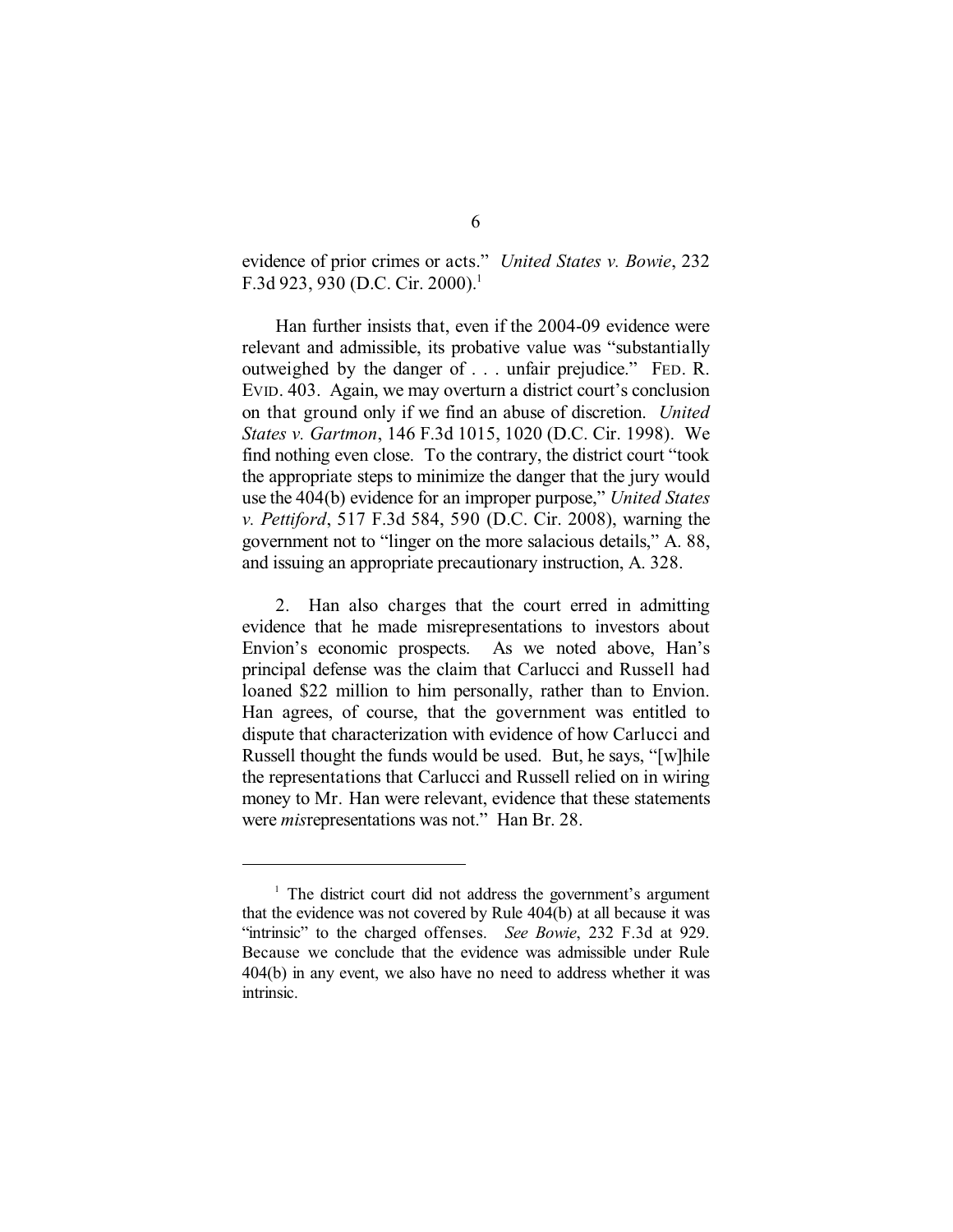We disagree. Whether a borrower has the intent and ability to repay a purported loan is a factor in judging whether the transaction is in fact a loan for tax purposes. *See United States v. Swallow*, 511 F.2d 514, 519 (10th Cir. 1975) (holding that "loans obtained in bad faith and without an intent to repay them" are taxable income);*see also, e.g.*, *United States v. McGinn*, 787 F.3d 116, 126-27 (2d Cir. 2015); *Welch v. Comm'r*, 204 F.3d 1228, 1230 (9th Cir. 2000). Here, the government introduced the challenged evidence to show that Han knew the deals he told the investors would be the source of their repayment would never be consummated -- and hence that the investors' money could not have constituted loans to Han because he had no intent or ability to repay them. A. 204-05; *see also* A. 205 (government proffer that Han "did not have any independent money").

Finally, we note that the district court once again took exemplary care to insist that testimony on this subject be "brief[]" and "very tailored," and "to limit [how the government] could argue" the evidence in its closing. A. 208- 09. We therefore conclude that the probative value of this evidence was not outweighed -- substantially or otherwise -- by the danger of unfair prejudice. *See* FED. R. EVID. 403.

#### III

As a companion to his argument that the government's evidence was unduly prejudicial, Han alleges that the prosecution engaged in "a persistent appeal to class prejudice" from start to finish. Han. Br. 37 (quoting *United States v. Stahl*, 616 F.2d 30, 33 (2d Cir. 1980)). He emphasizes in particular that the government walked its witnesses through expenditures that it had *excluded* from its calculation of Han's tax liability. Han Br. 35, 36.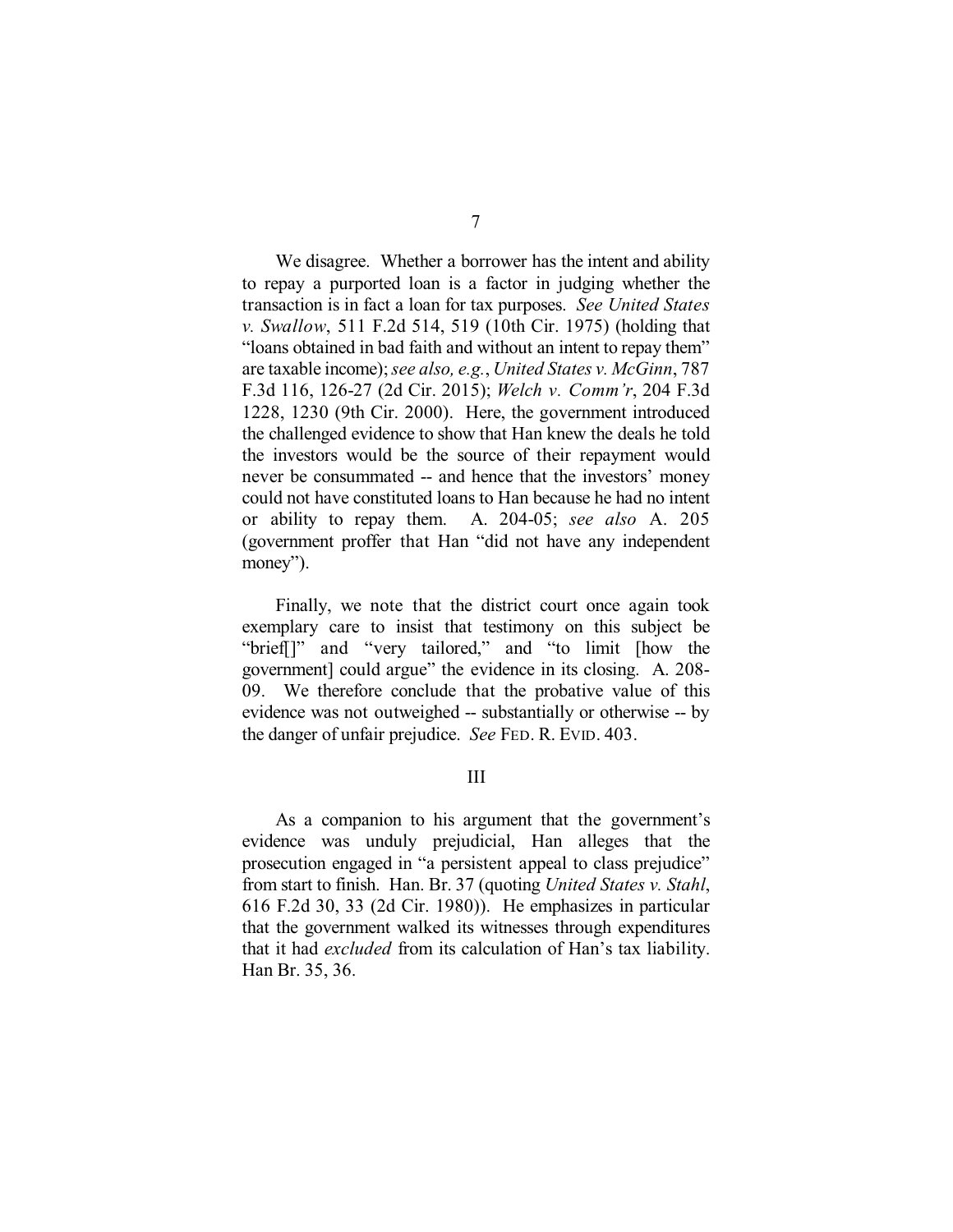But the government stayed within permissible bounds. To establish the existence and extent of the tax deficiency, the prosecution sought to show that the items on which Han spent corporate funds could not possibly be characterized as business expenses. As the district court rightly observed, that necessarily entailed showing the nature of those expenses and arguing, for example, that expensive sports cars could not have been company vehicles. *See* A. 176-77. As for the expenses excluded from the final calculation, the government brought them up to demonstrate where it drew the line -- and how conservatively it did so. As the prosecutor put it in closing, the point was to show that the government's case was "focus[ed] on the things that are pretty clear and obvious," and that the government had not overcharged Han. A. 358.

#### IV

Next, Han argues that the district court erred in its handling of his theory-of-the-defense instruction. Included in the defense's proposed instruction was a sentence stating that "Mr. Han believed that the funds he received in 2010 could legally be treated as non-taxable personal loans." A. 276. The district court struck that sentence on the theory that, "since [Han] didn't testify, we don't know what he believed." A. 295-96. The government agrees with Han that this was not a valid basis for refusing to include that statement. U.S. Br. 51 (citing *United States v. Hurt*, 527 F.3d 1347, 1351 (D.C. Cir. 2008)). And although the remainder of the instruction made clear that Han was mounting a defense based on his claimed good-faith belief, it did not include the point that loans are not taxable.

Nonetheless, any error on this front was harmless. "[I]n light of all the circumstances -- the language of the instructions, the arguments of counsel, and the evidence itself" -- there was no real risk of confusion about Han's theory of the case or its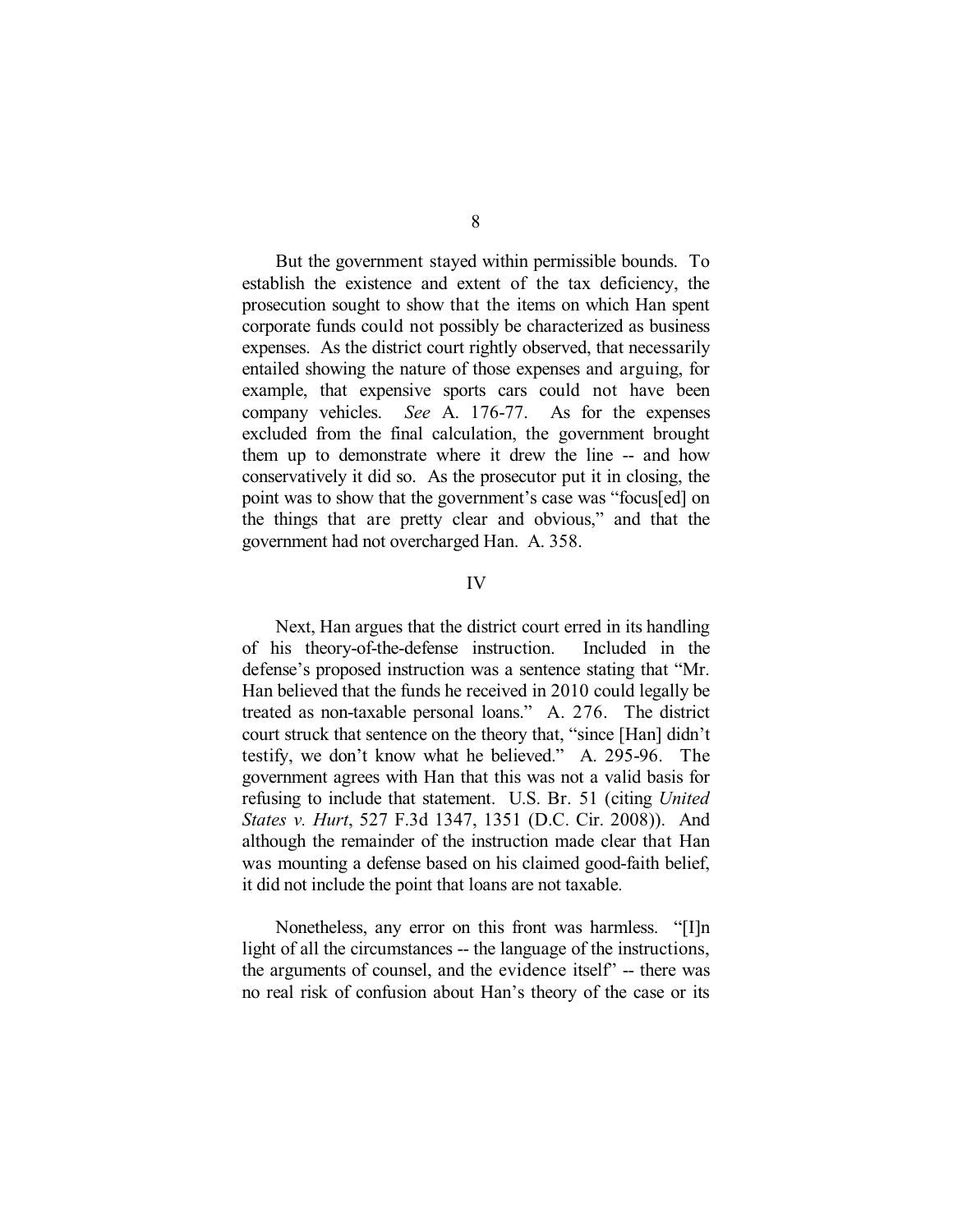legal basis. *United States v. Lemire*, 720 F.2d 1327, 1339 (D.C. Cir. 1983). The government's expert witness repeatedly testified that personal loans are not taxable. *See* S.A. 187-89, 215-16. The defense's expert witness testified that personal loans are not taxable. *See* A. 263. And as Han's counsel stressed during closing arguments, there was no disagreement on the point. *See* S.A. 270. Moreover, as Han further acknowledged on appeal, "'the incredibility of [a defendant's] claim that he considered the transactions to be loans' can provide a basis to find the failure to instruct harmless." Han Br. 47 (quoting *United States v. Black*, 843 F.2d 1456, 1462 (D.C. Cir. 1988)). On the record of this trial, Han's claim that the \$22 million from Carlucci and Russell were personal loans to him, rather than investments in the company, falls well within the "incredible" category.<sup>2</sup>

#### V

Finally, Han argues that he received ineffective assistance of counsel. The essence of this claim is that his attorney, over the warnings of the district court, opened the door to the otherwise inadmissible fact that Han has been held liable in a civilsuit brought by Carlucci. *See* A. 189-196; *cf. United States v. Grey*, 891 F.3d 1054, 1058-60 (D.C. Cir. 2018) (observing

 $\frac{1}{2}$  *See, e.g.*, S.A. 73 (Russell's testimony that he did not, and would not, have given Han a personal loan); S.A. 114-15 (Marcia Carlucci's testimony that her husband, who was too ill to testify, would not have given Han a \$20 million loan); A. 481-85 (global promissory note drafted by Han for Carlucci characterizing Envion as the debtor for the relevant amount); A. 464-69 (global promissory note for Russell characterizing Envion as the debtor for the relevant amount); A. 254-55 (Han's stipulation in a civil suit that Carlucci provided the \$20 million "to *Envion*" and that "*Han* [was] not a party to the promissory note" (emphases added)).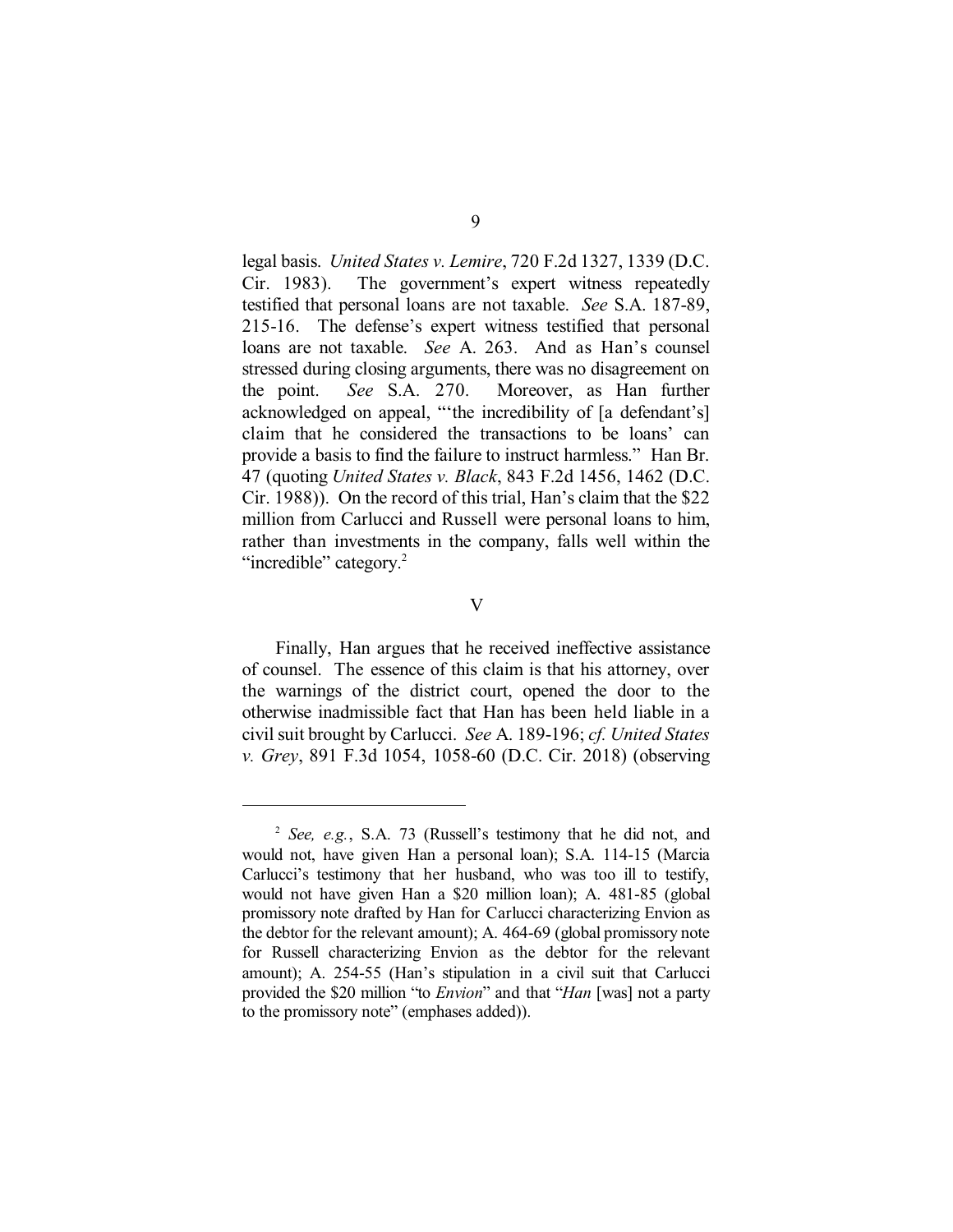that juries are "apt to give exaggerated weight to a judgment," especially where "the civil judgment and the criminal charges involved virtually identical conduct" (internal quotation marks omitted)). When ineffectiveness "is raised for the first time on appeal, as it is here, our general practice is to remand to the district court for an evidentiary hearing unless it is clear from the record that counsel was or was not ineffective, or that the supposed defect in representation amounted to a strategic choice." *United States v. Weaver*, 281 F.3d 228, 233-34 (D.C. Cir. 2002).

In this case, we find the issue clear enough to decide for ourselves. A defendant claiming ineffective assistance must both demonstrate that "counsel's representation fell below an objective standard ofreasonableness," *Strickland v. Washington*, 466 U.S. 668, 688 (1984), and show "a reasonable probability that, but for counsel's unprofessional errors, the result of the proceeding would have been different," *id.* at 694. Counsel's choice here may or may not have been strategic,<sup>3</sup> but we need not resolve that question. "[G]iven the extensive evidence of [his] guilt," *Grey*, 891 F.3d at 1062, Han has no colorable argument that he was prejudiced by his attorney's decision. Although we will refrain from reciting the entirety of the government's case to that end, *see, e.g.*, *supra* note 2, we will stress one of the most damning parts: Han's own stipulation, in his answer to Carlucci's civil suit, that "Mr. Carlucci provided \$20 million to *Envion*," and that "*Han* [was] not a party to the promissory note." A. 516-17 (emphases added). (Han did not

<sup>&</sup>lt;sup>3</sup> The civil judgment came up in connection with defense counsel's cross-examination of Kyle Harkrader, Han's ex-wife, who testified against him and who had previously settled with Carlucci. *See* A. 189-96. As counsel explained at the time, his goal was to suggest that Harkrader might have had reason to deflect responsibility onto Han. A. 190-91.